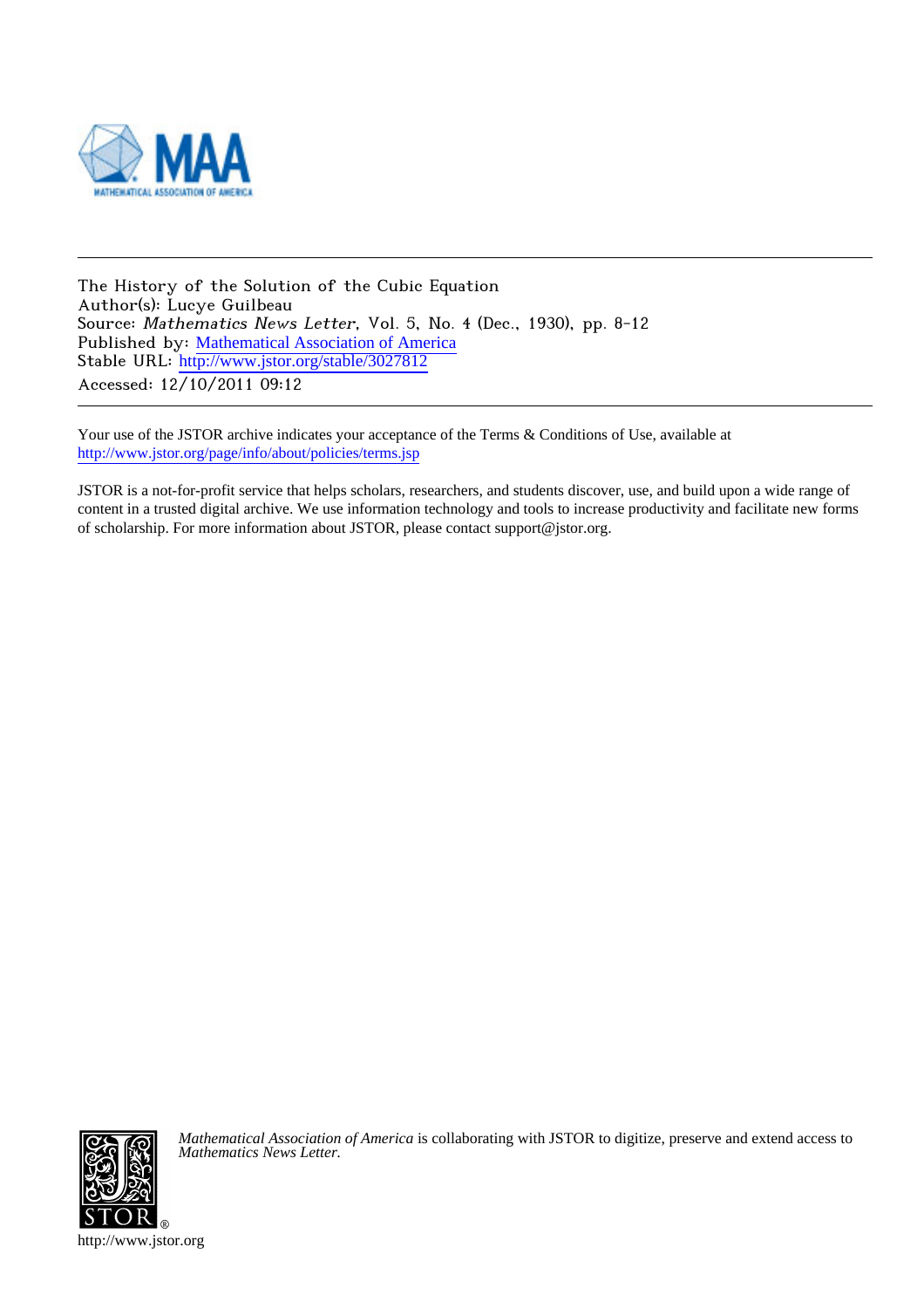ably the most useful of all instruments in the study of educational problems. Strange to say, altho this method was invented and developed by skillful mathematicians, they have not applied it to the solution of their own teaching problems. We should be first rather than last to use our weapons in the pedagogy of our subject. We should try to find out by this method what mathematics a student can learn, and how and when he could learn it to the best advantage. That would constitute a scientific basis for both text books and teaching. We would then know how to develop the laboratory spirit of proceeding from the known to the unknown. This is the spirit which tries to find and point out the practical, usable features of a course, that knows when to turn aside from the beaten path long enough to revel in the beauties of the wild flowers by the way side, kindling the enthusiasm which shall spur one on thru the dull monotonous stretches of the journey.

## References:

- 
- 
- 
- 1. History of Mathematics, Florian Cajori.<br>2. Retrospect and Prospect in Secondary Mathematics, H. E. Slaught.<br>3. Value of Humanistic Studies, Paul Shorey.<br>4. History and Teaching of Mathematics in the United States, Burea

## THE HISTORY OF THE SOLUTION OF THE CUBIC EQUATION

By LUCYE GUILBEAU Louisiana State University

In order to trace the history of the solution of the cubic equation, it is necessary that we go back to the history of ancient peoples. Naturally, the first solutions were geometric, for ancient Egyptians and Greeks knew nothing of algebra. Both of these nations were familiar with the simple cubic equation which resulted from problems in land measuring and especially from the duplication of the cube.

The Egyptians considered the solution impossible, but the Greeks came nearer to a solution. Hippocrates of Chios, about 430 B. C., was the first to show that the duplication of a cube could be reduced to finding two mean proportionals between a given line and one twice its length, for instance,  $a:x=x:y=y:2a$ ; since  $x^2 = ay$  and  $y^2 = 2ax$ ,  $x^4 = a^2y^2$  and  $x^4 = 2xa^3$ , then  $x^3 = 2a^3$ ;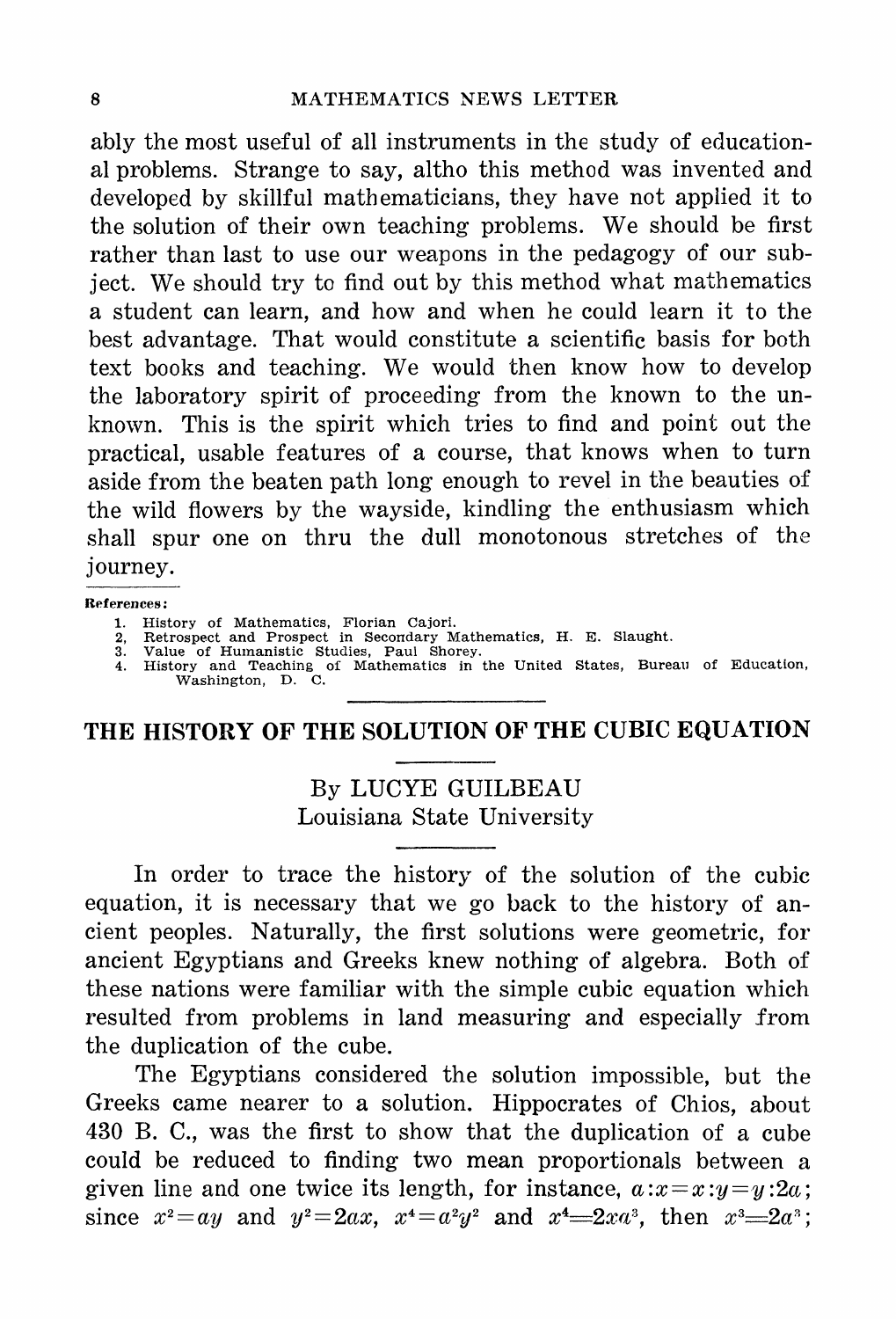but he did not find the mean proportionals. The Greeks could not solve this equation which arose, as we have said, in the problem of the duplication of a cube, and also in the trisection of an angle, by ruler and compasses, but only by mechanical curves. The foundation of the solution of cubic equations by intersecting conics was laid by the Greeks, for, it was Menaechmus, born 429 B. C., who first invented conic sections. Diophantus of Alexandria, about 300 A. D., who is preeminently the Greek writer on algebra, solved only one cubic equation, viz; the equation  $x^2+2x+3=x^3+3x-3x^2-1$ , which arose in the solution of a problem to find a right angled triangle such that the sum of its area and hypotenuse is a square, and its perimeter equals a cube. He did not give negative or irrational numbers as solutions, but he did give rational fractions for roots.

The Arabs improved the methods of Hippocrates of Chios and Menaechmus and at the same time developed a method originating with Diophantus and improved by the Hindoos for finding approximate roots of numerical equations by algebraic process. AI Mahani of Bagdad was the first to state the problem of Archimedes demanding the section of a sphere by a plane so that the two segments shall be a prescribed ratio in the form of a cubic equation. Abu Jafar AI Hazin was the first to solve the equation by conic sections. Abul Gud solved the equation  $x^3-x^2-2x+1 = 0.$ 

The solution of cubic equations by intersecting conics was the greatest achievement of the Arabs in algebra. The foundation had been laid by the Greeks whose aim had been not to find the number corresponding to  $x$ , but simply, to determine the side x of a cube double another cube of side  $a$ . The Arabs, on the other hand, had another object in view, namely to find the roots of given numerical equations. Omar AI Hay of Chorassan, about 1079 A. D. did most to elevate to a method the solution of the algebraic equations by intersecting conics. He believed that cubics could not be solved by calculation.

The Arabs did practically no original work. They developed the work of the Greeks and the Hindoos, and by allowing themselves to be influenced more by the Greeks than by the Hindoos, they barred the road of progress for themselves.

The Hindoos did no actual work on the cubic equation, but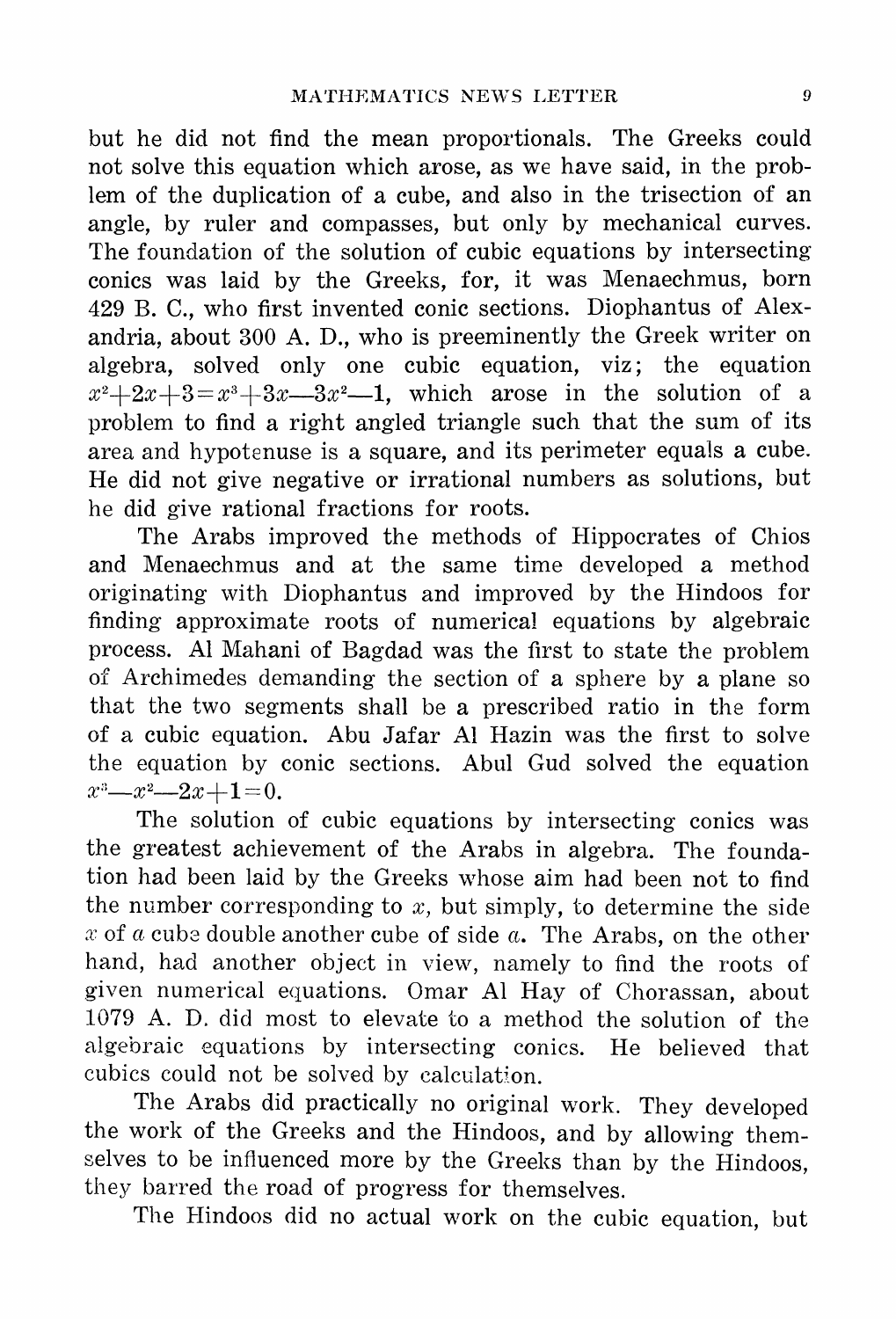they developed the form and spirit of our modern algebra and arithmetic.

In Europe in 1202 Leonardo of Pisa published the Liber Abaci. This book contained all the knowledge the Arabs possessed in algebra and arithmetic and treated the subject in a free and independent way.

Leonardo was presented to Emperor Frederick II of Hohenstaufen, who was a great patron of learning. On that occasion several problems were proposed to Leonardo which he solved promptly. His methods were partly borrowed from the Arabs and partly original. One problem was the solving of  $x^3+2x^2+\cdots$  $10x=20$ . As yet cubic equations had not been solved algebraically. Leonardo, changing his method of inquiry showed by clear and rigorous demonstration that the roots could not be represented by Euclidean irrational quantities; that is, constructed with ruler and compassess. He obtained close approximations to the required root.

We now pass on to Lucas Pacioli, who states in his book published in 1497 that the solution of equations such as  $x^3+nx^$  $n = n$  and  $x^3 + n = nx$  is impossible in the present state of science.

The first step in the algebraic solution of cubics was taken by Scipo Ferro (died 1526), professor of mathematics at Bologna, who solved the equation  $x^3+mx=n$ . Nothing more is known of his discovery than that he imparted it to his pupil Floridas in 1505. It was the practice, then, to keep discoveries secret in order to secure by that means an advantage over rivals by proposing problems beyond their reach.

A second solution is given by Nicolo of Brescia  $1506$  (?) — 1557. When a boy he was so badly cut by a French soldier that he never regained the use of his tongue, so he was called Tartaglia, "the Stammerer". He was too poor to go to school so he learned to read and picked up, by himself, a knowledge of Latin and Greek, and mathematics. Possessing a mind of extraordinary power, he became a teacher of mathematics at one of the universities.

Tartaglia found an imperfect method in 1530 for solving  $x^3+px^2=q$  but kept it secret. He spoke of his discovery in public and when Ferro's pupil, Floridas, heard of it he proclaimed his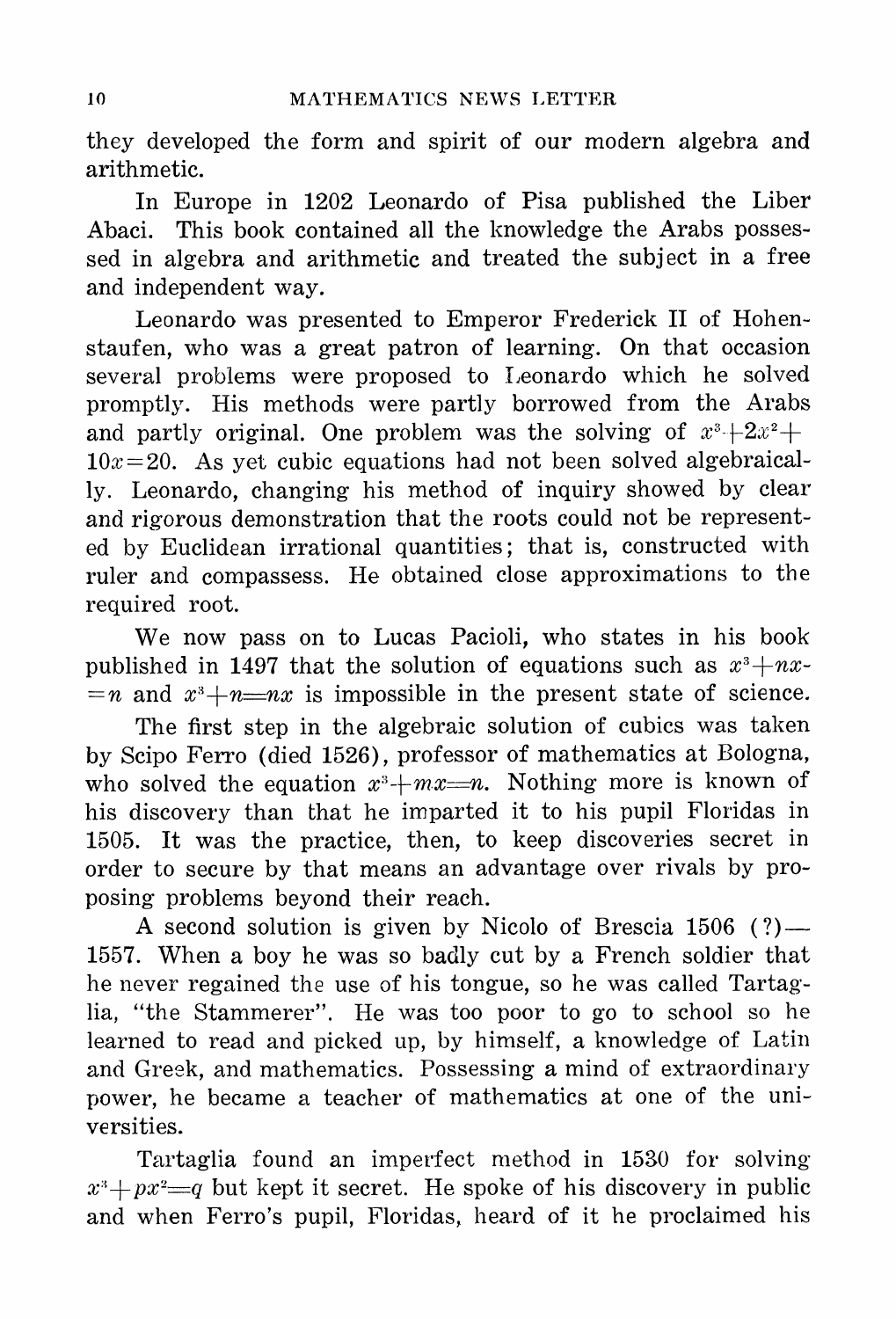own knowledge of the form  $x^3+mx=n$ . Tartaglia believing him to be a braggart challenged him to a contest, a sort of mental duel popular at that time. Then Tartaglia put forth all his zeal, industry and skill to find a rule and succeeded ten days before the contest. The difficult step was passing from the quadratic irrationals to the cubic. Placing  $x=\sqrt[3]{t}$  Tartaglia perceived that irrationals disappeared from the equation making  $n=t-u$ . But this, together with  $(m/3)^3 = tu$  gives at once  $t = \sqrt{(n/2)^3 + c}$  $(m/2)^3 + n/2$ ,  $u = \sqrt{(n/2)^3 + (m/2)^3} - n/2$ . Tartaglia solved thirty problems while Floridas solved none.

In 1541 Tartaglia discovered the general solution for  $x^3$ +  $px^2 = +q$  by transforming it to the form  $x^3+mx = +n$ . This knowledge was obtained by Cardan under promise of secrecy, but he published it in his Ars Magna. This destroyed Tartaglia's hope of giving the world an immortal work, for the crown intended for his work had been snatched away. He challenged Cardan and his pupil Ferrari to a contest. Cardan did not appear. Tartaglia solved most of the questions in seven days, the other two did not give their results before five months and most of the solutions were incorrect.

Tartaglia then started to publish his work but he died before he reached the consideration of the cubic equation. Although he sustained his claim for priority, posterity has not conceded to him the honor of his discovery The solution is called today "Cardan's solution".

Cardan, 1501-1576, was an Italian physican and mathematic? ian who received all advantages offered by the universities of his day. He went one step beyond Tartaglia in recognizing negative roots of an equation, calling them "fictitious".

Vieta pointed out how the construction of the roots of a cubic equation depended upon the celebrated problems of the duplication of the cube and the trisection of an angle. He reached the interesting conclusion that the former problem includes solution of all cubics in which the radical in Tartaglia's formula is real but the latter problem includes only those leading to irreducible cases.

We have seen how the cubic equation discussed by Egyptians, Greeks, and Hindoos was finally solved algebraically by the Ita